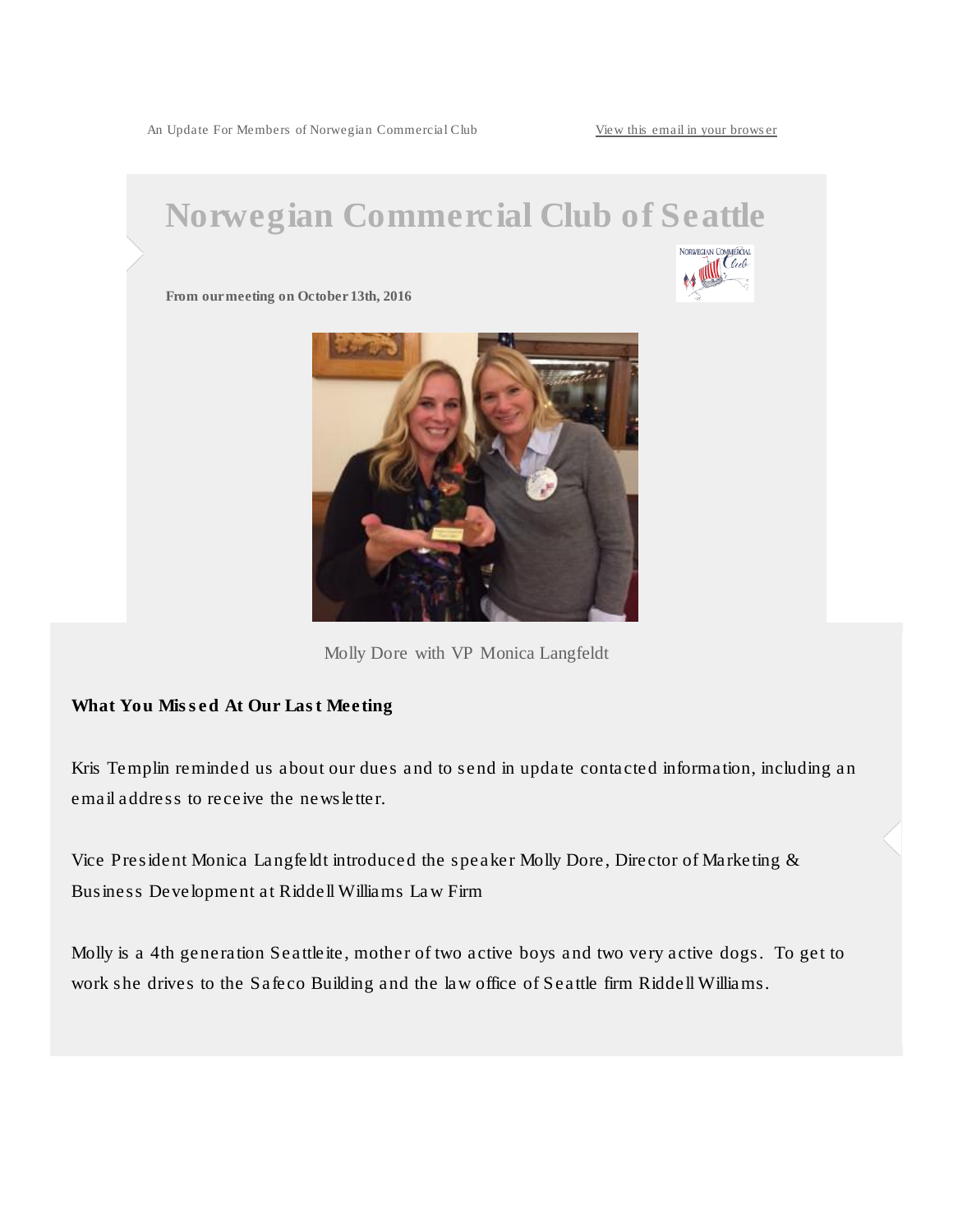Why Network? Get out of the office, tell each other your stories. It's not about the title but about who they are. Molly has over 800 connections on LinkedIn and she knows all of them.

Tip #1 Be Helpful- What can you do for them, what are their needs, what is their business… get to know the person and what they need.

Maya Angelo said, "I've learned that people might forget what you said or people might forget what you did, but people will never forget how you made them feel." It's not about their job or work, it's about their story.

Tip #2 Build A Reputation- How did you make them feel when you met them or saw them at an event. Don't be" that guy" that is just going in for " the ask".

Tip  $#3$  Follow Up – If you are going to invest the time, email, call, connect on LinkedIn, set up a coffee or lunch meeting, maintain the relationship by constantly reaching out.

Questions Molly answered:

1) Which social media are effective? It depends on your objective. LinkedIn is for professional things, and Facebook is more about the feel good stuff, the fun place to be.

Social media is free, reaches a big audience and a great level of audience. You have to be active on there for it to be effective.

2) Twitter is being used more effectively for an information and news source. You have to be consistent and devoted to it for it to be effective.

3) How do you choose what LinkedIn requests to accept? Molly only accepts people she knows, others are usually trying to sell something.

4) Is it a good job source? It's being used a lot for recruiting. It's a good tool for asking others who you are connected with, to find out about someone you are looking at to hire.

Tell your passion, your story… People resonate with people they can relate to.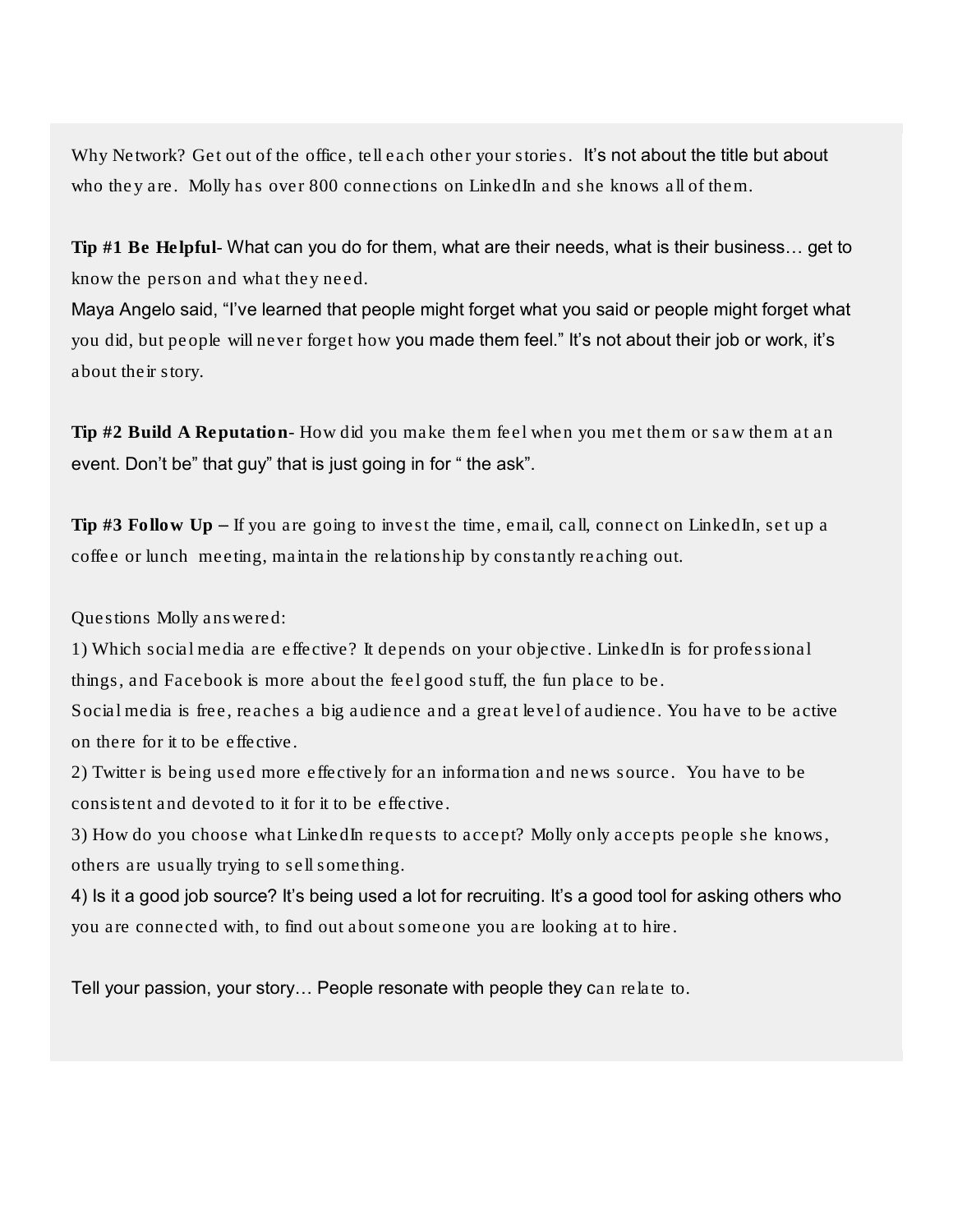## Announcements

The Leif Erickson Lodge Annual Fall Bazaar is this weekend, October 22nd and 23rd. There are great raffle prizes including the grand prize of \$1000 (drawing at 3:30 Sunday). Drawings will be throughout the two days for other prizes including \$500 and \$200. There is a fundraiser to raise money (\$96,000) for the lodge maintenance. We have a "go fund me" button on the NCC website to make donations to this.

Homeless Encampments are becoming an issue and you are encouraged to talk to your council members about how you feel. Attend the meeting at city hall on Friday.

Sister Cities Association-Seattle Sister Cities Reception celebrating the 50th anniversary was on the 8th and the Bergen-Seattle representation was the largest with 80 people attending. NCC member Deane Motis of Hurtigruten donated two tickets for a cruise in Norway, which NCC member Ray Eriksen won. 8 of the 20 silent auction items were donated by Bergen-Seattle, Trident donated the salmon which Kaylene Robbins served. You don't have to be from Bergen to be a member, just from Seattle!

\_\_\_\_\_\_\_\_\_\_\_\_\_\_\_\_\_\_\_\_\_\_\_\_\_\_\_\_\_\_\_\_\_\_\_\_\_\_\_\_\_\_\_\_\_\_\_\_\_\_\_\_\_\_\_\_\_\_\_\_\_\_\_\_\_\_\_\_\_\_\_\_\_\_\_\_\_\_

Dinner Winner was John Halhiam Membership Cash Drawing-no winner Raffle winners-Danny Baines and Julie Albright No minutes to approve No initiation of new members No old or new business

If you have not paid your dues for this year, feel free to print out this form and bring it with you to our next meeting. You should have seen a renewal form in the mail. Do visit our website and make sure all of your information is correct in the roster. Just go to [www.norwegiancommercialclub.com,](http://www.norwegiancommercialclub.com/) click on the MEMBERS tab, then MEMBER ROSTER, click OK and then enter ncc2016.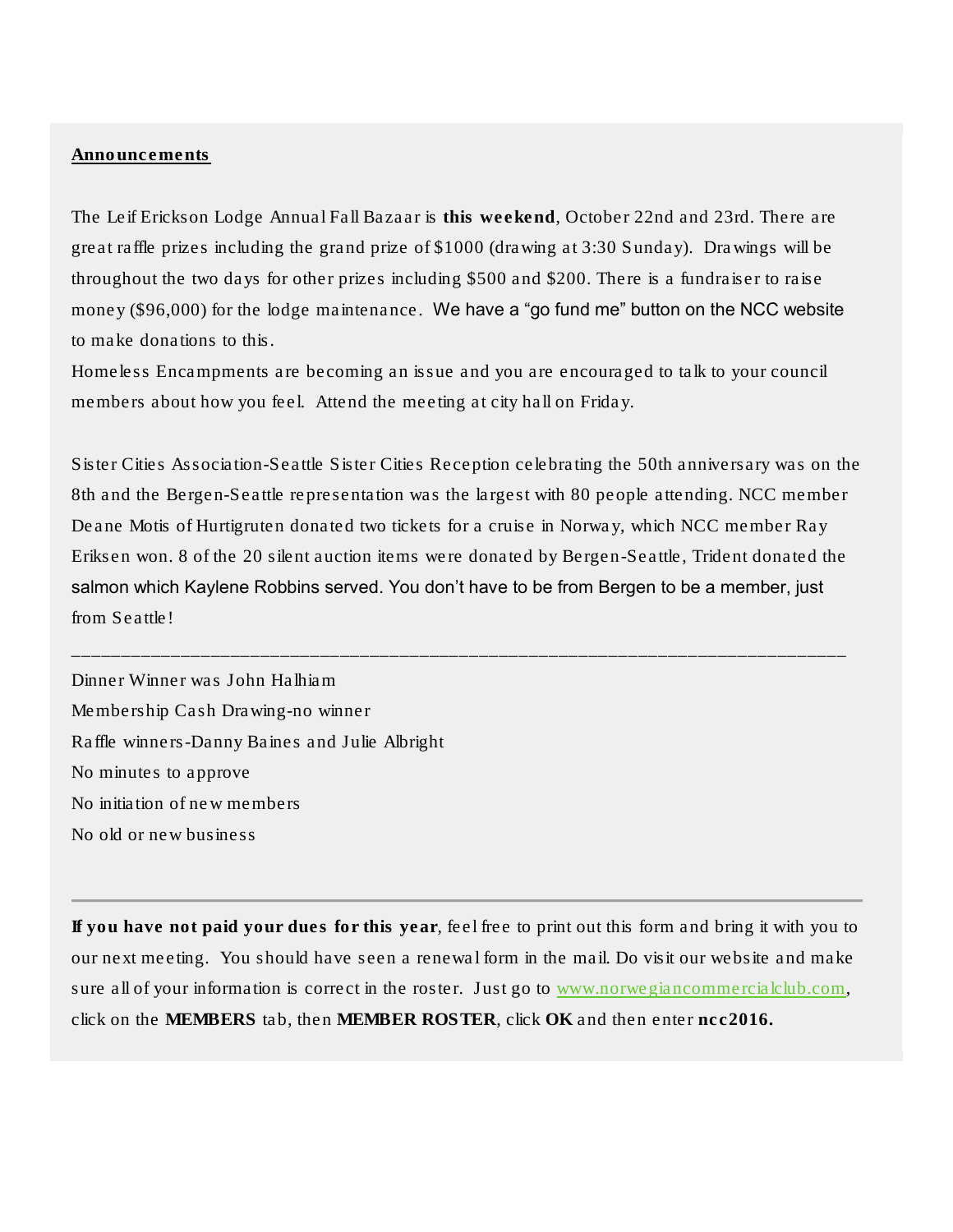Thanks!

And for our next meeting......

October 27th



MENU: Chicken in Gjetost sauce, mashed potatoes, peas, salad & dessert!

Members \$25 (if you pre-register) \$30 for drop in members \$30 for guests or non-paid members \$10 for students (with valid ID) \$12 for students (with fake ID)

Reservations are recommended. Call the office by the Wednesday before the meeting and leave a message to guarantee your spot: (206) 783-1274

Hope to see you there!

Thanks!

Monica Langfeldt Vice-President Norwegian Commercial Club/Seattle